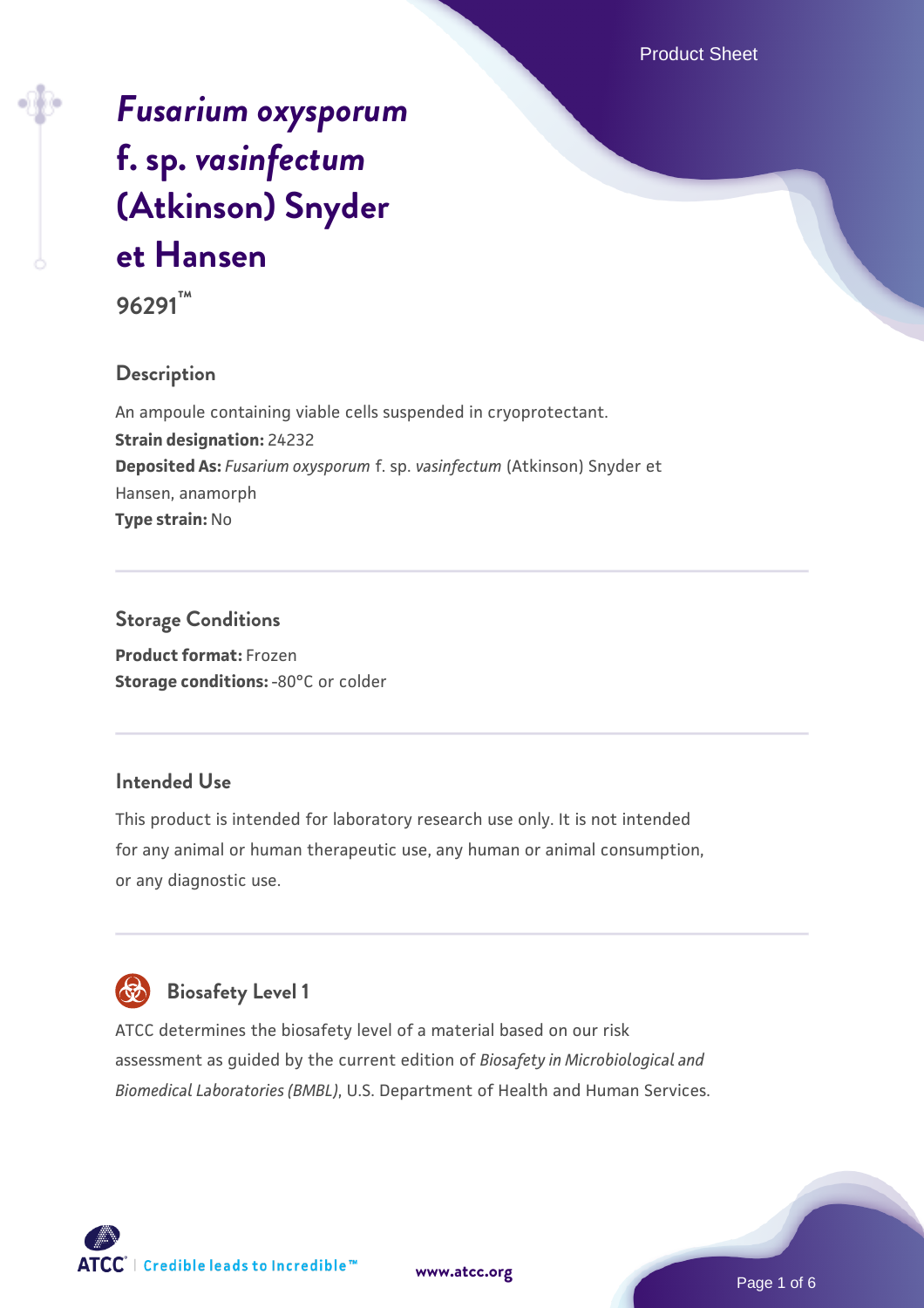It is your responsibility to understand the hazards associated with the material per your organization's policies and procedures as well as any other applicable regulations as enforced by your local or national agencies.

ATCC highly recommends that appropriate personal protective equipment is always used when handling vials. For cultures that require storage in liquid nitrogen, it is important to note that some vials may leak when submersed in liquid nitrogen and will slowly fill with liquid nitrogen. Upon thawing, the conversion of the liquid nitrogen back to its gas phase may result in the vial exploding or blowing off its cap with dangerous force creating flying debris. Unless necessary, ATCC recommends that these cultures be stored in the vapor phase of liquid nitrogen rather than submersed in liquid nitrogen.

# **Certificate of Analysis**

For batch-specific test results, refer to the applicable certificate of analysis that can be found at www.atcc.org.

## **Growth Conditions**

**Medium:**  [ATCC Medium 336: Potato dextrose agar \(PDA\)](https://www.atcc.org/-/media/product-assets/documents/microbial-media-formulations/3/3/6/atcc-medium-336.pdf?rev=d9160ad44d934cd8b65175461abbf3b9) [ATCC Medium 343: V8 juice agar](https://www.atcc.org/-/media/product-assets/documents/microbial-media-formulations/3/4/3/atcc-medium-0343.pdf?rev=fbf48fa24e664932828269db1822ab12) **Temperature:** 20-25°C **Atmosphere:** Aerobic

**Handling Procedures**



**[www.atcc.org](http://www.atcc.org)**

Page 2 of 6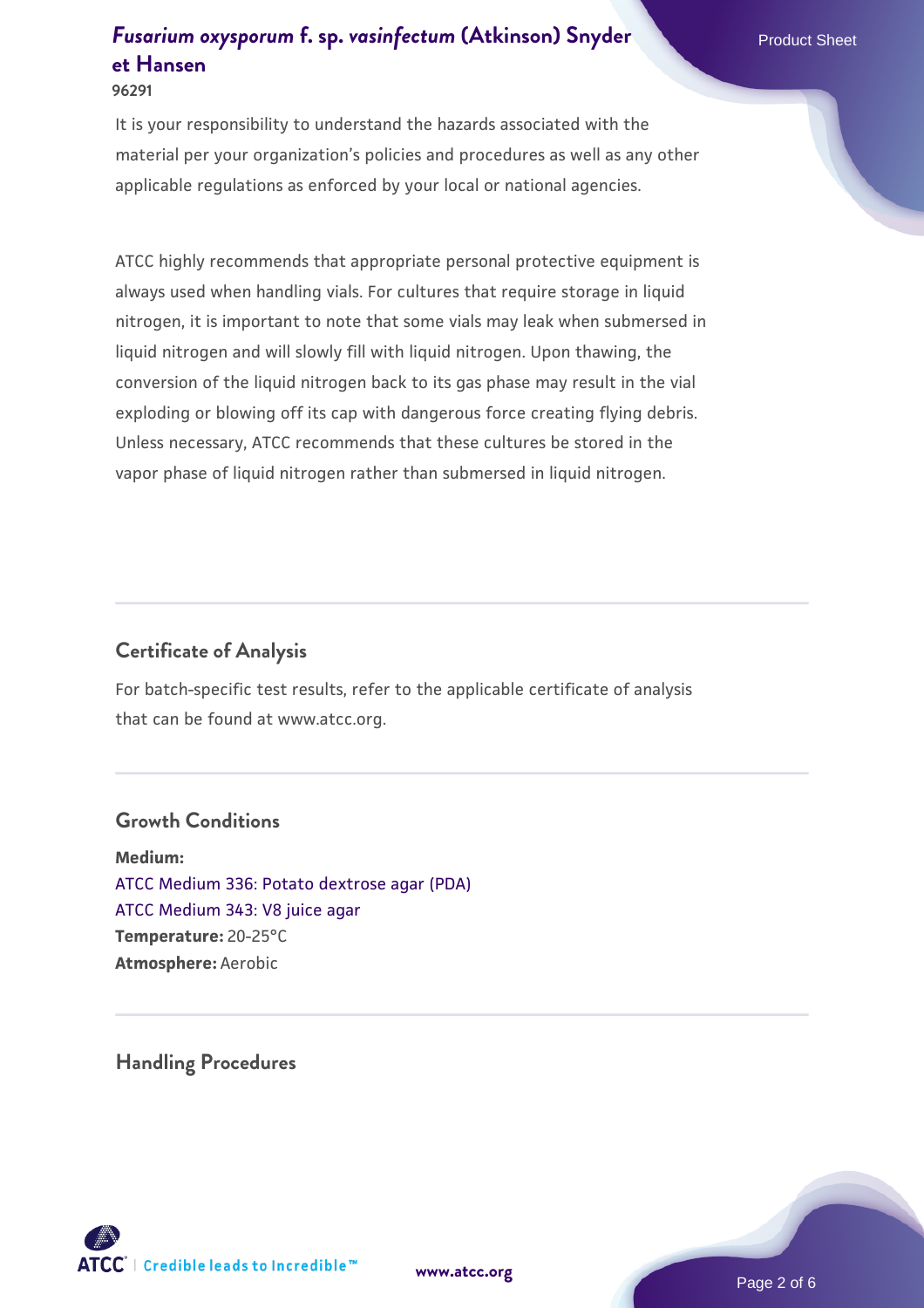#### **96291**

**Frozen ampoules** packed in dry ice should either be thawed immediately or stored in liquid nitrogen. If liquid nitrogen storage facilities are not available, frozen ampoules may be stored at or below -70°C for approximately one week. **Do not under any circumstance store frozen ampoules at refrigerator freezer temperatures (generally -20°C)**. Storage of frozen material at this temperature will result in the death of the culture.

- 1. To thaw a frozen ampoule, place in a **25°C to 30°C** water bath, until just thawed **(approximately 5 minutes)**. Immerse the ampoule just sufficient to cover the frozen material. Do not agitate the ampoule.
- 2. Immediately after thawing, wipe down ampoule with 70% ethanol and aseptically transfer at least 50 µL (or 2-3 agar cubes) of the content onto a plate or broth with medium recommended.
- Incubate the inoculum/strain at the temperature and conditions 3. recommended.
- 4. Inspect for growth of the inoculum/strain regularly for up to 4 weeks. The time necessary for significant growth will vary from strain to strain.

**Morphology:** After 5 days on V-8 juice medium at 25°C, colony is white, cottony, reverse uncolored. Microconidia abundant, hyaline, cylindrical. After 15 days on V-8 juice medium at 25°C , reverse is dark purple, macroconidia are present, fusiform, slightly curved.

#### **Notes**

vegetative compatibility group VCG 01111 Additional information on this culture is available on the ATCC web site at www.atcc.org.

### **Material Citation**

If use of this material results in a scientific publication, please cite the material in the following manner: *Fusarium oxysporum* f. sp. *vasinfectum* (Atkinson) Snyder et Hansen (ATCC 96291)

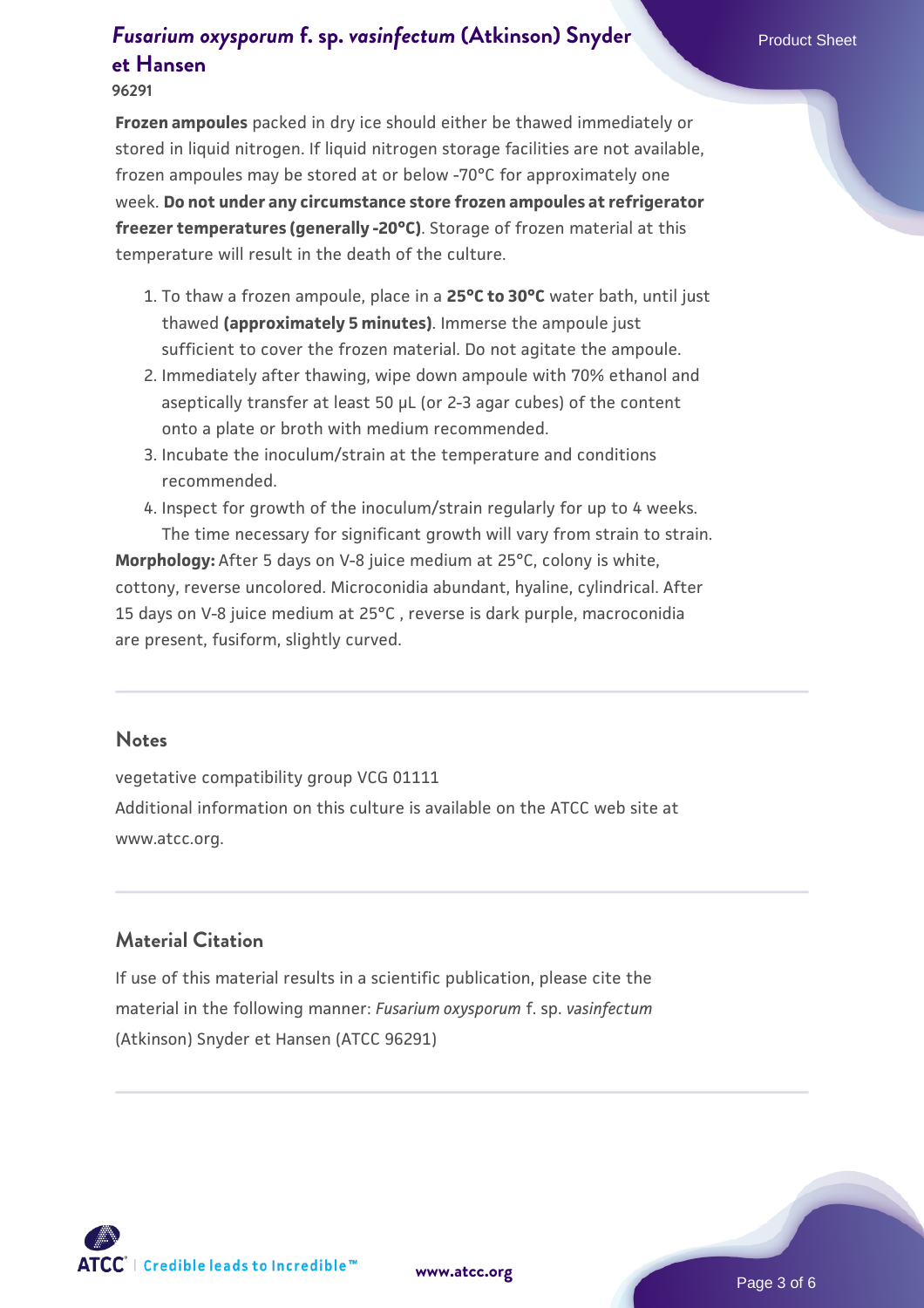#### **96291**

### **References**

References and other information relating to this material are available at www.atcc.org.

# **Warranty**

The product is provided 'AS IS' and the viability of ATCC® products is warranted for 30 days from the date of shipment, provided that the customer has stored and handled the product according to the information included on the product information sheet, website, and Certificate of Analysis. For living cultures, ATCC lists the media formulation and reagents that have been found to be effective for the product. While other unspecified media and reagents may also produce satisfactory results, a change in the ATCC and/or depositor-recommended protocols may affect the recovery, growth, and/or function of the product. If an alternative medium formulation or reagent is used, the ATCC warranty for viability is no longer valid. Except as expressly set forth herein, no other warranties of any kind are provided, express or implied, including, but not limited to, any implied warranties of merchantability, fitness for a particular purpose, manufacture according to cGMP standards, typicality, safety, accuracy, and/or noninfringement.

# **Disclaimers**

This product is intended for laboratory research use only. It is not intended for any animal or human therapeutic use, any human or animal consumption, or any diagnostic use. Any proposed commercial use is prohibited without a license from ATCC.

While ATCC uses reasonable efforts to include accurate and up-to-date information on this product sheet, ATCC makes no warranties or representations as to its accuracy. Citations from scientific literature and

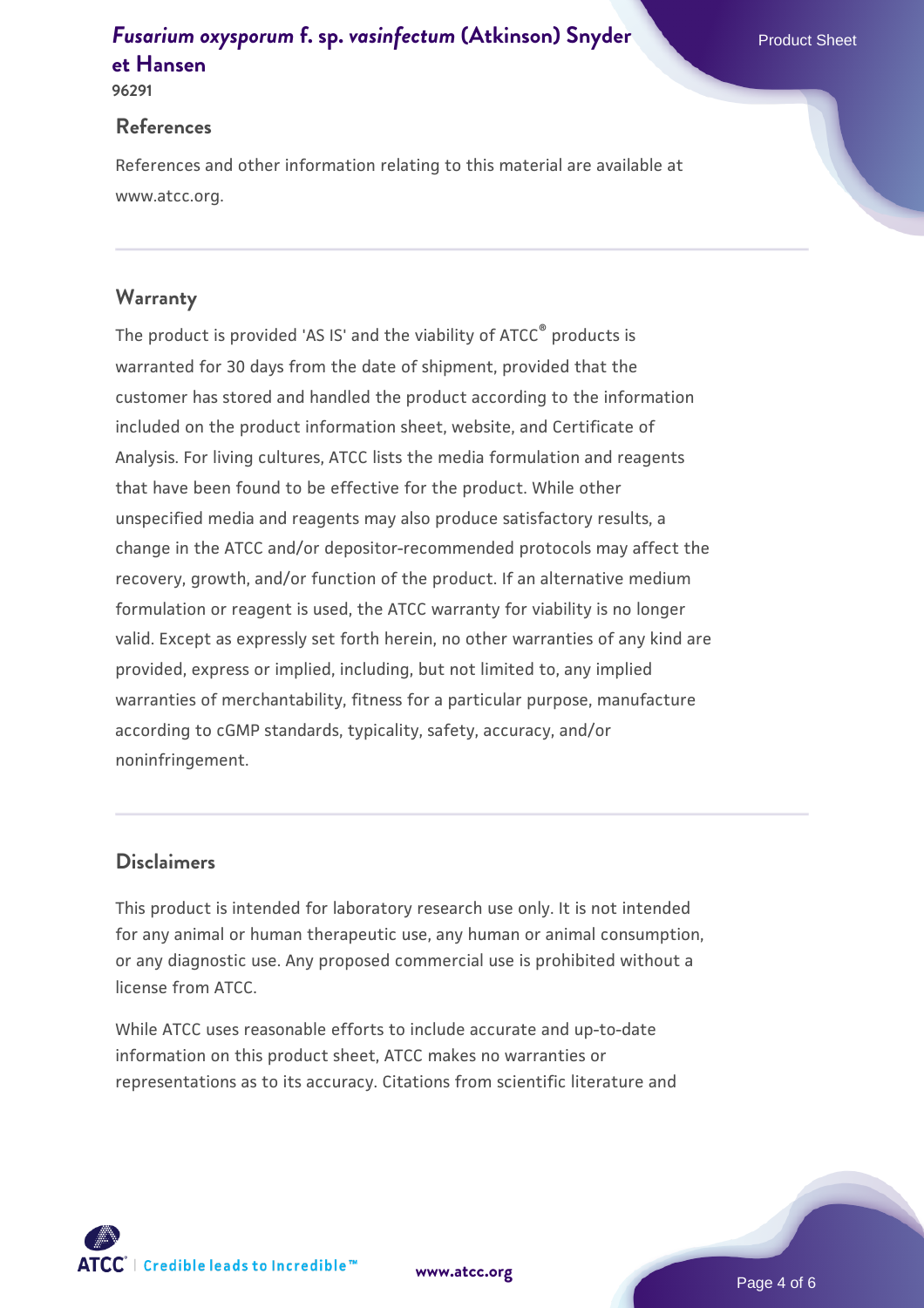**96291**

patents are provided for informational purposes only. ATCC does not warrant that such information has been confirmed to be accurate or complete and the customer bears the sole responsibility of confirming the accuracy and completeness of any such information.

This product is sent on the condition that the customer is responsible for and assumes all risk and responsibility in connection with the receipt, handling, storage, disposal, and use of the ATCC product including without limitation taking all appropriate safety and handling precautions to minimize health or environmental risk. As a condition of receiving the material, the customer agrees that any activity undertaken with the ATCC product and any progeny or modifications will be conducted in compliance with all applicable laws, regulations, and guidelines. This product is provided 'AS IS' with no representations or warranties whatsoever except as expressly set forth herein and in no event shall ATCC, its parents, subsidiaries, directors, officers, agents, employees, assigns, successors, and affiliates be liable for indirect, special, incidental, or consequential damages of any kind in connection with or arising out of the customer's use of the product. While reasonable effort is made to ensure authenticity and reliability of materials on deposit, ATCC is not liable for damages arising from the misidentification or misrepresentation of such materials.

Please see the material transfer agreement (MTA) for further details regarding the use of this product. The MTA is available at www.atcc.org.

#### **Copyright and Trademark Information**

© ATCC 2021. All rights reserved. ATCC is a registered trademark of the American Type Culture Collection.

### **Revision**

This information on this document was last updated on 2022-05-21



**[www.atcc.org](http://www.atcc.org)**